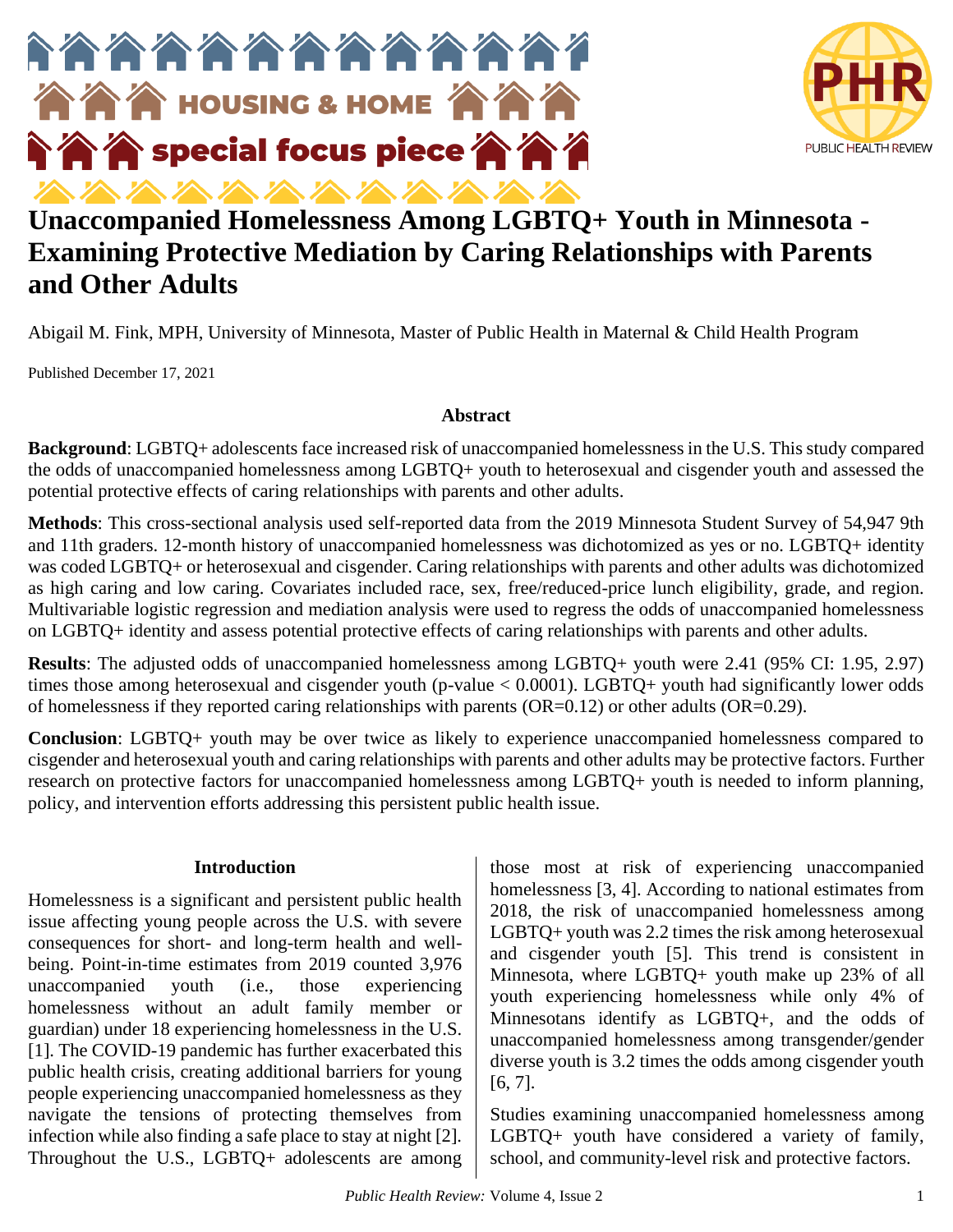

**Figure 1:** *Participant Exclusion Flow Diagram*

Qualitative and cross-sectional studies of LGBTQ+ youth who are experiencing homelessness report that many LGBTQ+ youth had low parental support and caring, including that their parents rejected them or kicked them out of their homes because of their sexual orientation or gender identity [8-11]. In addition to familial relationships, studies have found that supportive school environments protect against substance use and poor mental outcomes among LGBTQ+ youth experiencing unaccompanied homelessness [11-13]. These findings suggest that an important link exists between the school and community environments and psychosocial outcomes among LGBTQ+ youth experiencing homelessness.

While cross-sectional studies have documented a strong association between LGBTQ+ identity and elevated risk of unaccompanied homelessness, the protective effects of having supportive and caring relationships with adults is less well researched [3, 5-7]. Existing research suggests that parental caring may be protective against unaccompanied homelessness for LGBTQ+ youth, but the strength of this association is not well documented [8-11]. Furthermore, though there is evidence of an important link between school and community environments and a range of psychosocial outcomes among LGBTQ+ youth

experiencing homelessness, studies have not yet examined whether having supportive and caring relationships with adults at school and in the community is protective against experiencing unaccompanied homelessness in the first place, particularly in cases where parental caring is absent [11-13]. This study addresses gaps in the existing literature by examining the association between LGBTQ+ identity and unaccompanied homelessness among Minnesotan youth and assessing whether having caring relationships with parents and other adults reduces the risk for unaccompanied homelessness among this group of adolescents.

To this end, we used state-wide cross-sectional data to compare homelessness outcomes among LGBTQ+ youth to those among heterosexual and cisgender youth. Additionally, we considered whether having caring relationships with parents and other adults was protective against unaccompanied homelessness among LGBTQ+ youth. We hypothesized that the adjusted odds of unaccompanied homelessness would be elevated among LGBTQ+ youth in Minnesota when compared to heterosexual and cisgender youth and that the presence of caring relationships with parents and other adults would attenuate this association.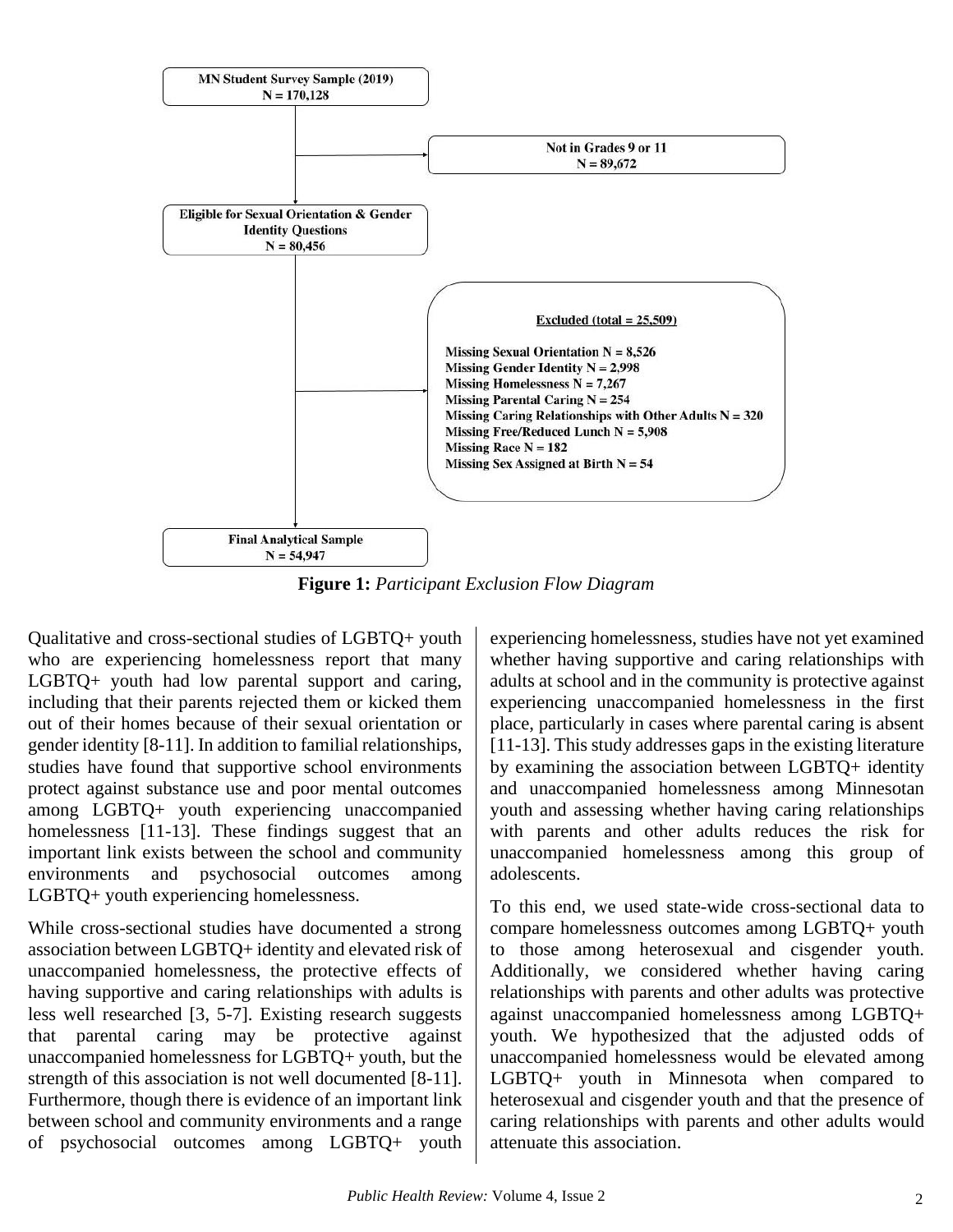#### **Methods**

### **Study Design: Minnesota Student Survey Dataset**

This study used Minnesota Student Survey (MSS) data from 2019 to examine the association between LGBTQ+ identity and unaccompanied homelessness among 9th and 11th grade students in Minnesota and the potential protective effects of having caring relationships with parents and other adults. Every three years, the MSS collects cross-sectional data using anonymous online questionnaires completed by students that are provided to all public, private, charter, and tribal schools in the state that opt into the survey [14]. In 2019, over 81% of Minnesota schools opted to participate [14]. All 5th, 8th, 9th, and 11th grade students at participating schools were invited to complete the survey, though some school districts chose to survey additional grades [14]. Analysis of MSS data for our study was approved by the University of Minnesota Institutional Review Board.

#### **Sample Population**

Our analysis included 9th and 11th grade students with complete responses for the survey questions used to develop our exposure, outcome, and covariates of interest. As only 9th and 11th grade students were asked to report their sexual orientation and gender identity, 89,526 5th, 8th, and 10th grade students were excluded from our analysis. An additional 25,509 students were excluded as they did not answer one or more of the survey questions regarding sexual orientation, gender identity, homelessness, race, parental caring, caring from other adults, age, sex assigned at birth, and free/reduced price lunch eligibility. Of the total survey population of 170,128 students who participated in the MSS in 2019, our final analytic sample included 54,947 respondents.

#### **Measures**

#### *Exposure*

LGBTQ+ Identity. Self-reported LGBTQ+ identity was determined using responses to survey questions regarding sexual orientation and gender identity. Self-reported sexual orientation was assessed by asking students "how do you describe yourself" and providing a range of identities to select from [14]. To ensure our study was adequately powered for the statistical procedures we conducted, we analyzed sexual orientation as a binary variable with levels for heterosexual and LGB+. The LGB+ group represented a diverse set of sexual orientations and included students who answered that they

identify as gay, lesbian, bisexual, queer, pansexual, or questioning/not sure. Gender identity was assessed by asking students "are you transgender, genderqueer, or genderfluid" [14]. Students who responded "yes" were considered transgender/gender diverse (TGD), while students who answered no or unsure were considered cisgender. We analyzed LGBTQ+ identity as a binary variable, with all students who identified as heterosexual and cisgender categorized as not-LGBTQ+ and all students who identified as LGB+ and/or TGD categorized as LGBTQ+.

#### *Outcome*

Unaccompanied homelessness. Self-reported unaccompanied homelessness was assessed by asking participants if they had "stayed in a shelter, somewhere not intended as a place to live, or someone else's home because [they] had no other place to stay" in the last 12 months and was analyzed as a binary variable [14]. Students who answered yes and selected that they had stayed without an adult family member were identified as having experienced unaccompanied homelessness. Some students reported experiencing both unaccompanied and accompanied (i.e. with an adult family member) homelessness in the last 12 months. To remain consistent with previous studies of unaccompanied homelessness using MSS data, we included these students in the unaccompanied group [7].

#### *Mediating Variables*

Parental Caring. Self-reported parental caring was measured by asking students "how much do you feel your parents care about you" and was analyzed as a binary variable with students who responded "Not at All", "A Little", or "Some" grouped together as having low parental caring and students who responded "Quite a Bit" and "Very Much" grouped together as having high parental caring [14].

Caring Relationships with Other Adults. Self-reported caring relationships with other adults (i.e. apart from parents) was determined using responses to survey questions regarding how much students felt their adult relatives, teachers/other adults at school, and adults in their community care about them. For each relationship group, students who responded "Not at All", "A Little", or "Some" were grouped together as having low caring, while students who responded "Quite a Bit" and "Very Much" were grouped together as having high caring. A composite variable was created to measure how many types of caring relationships with adults apart from parents each student had. This composite variable was used to create a binary variable where all students with at least one type of caring relationship with other adults were grouped together while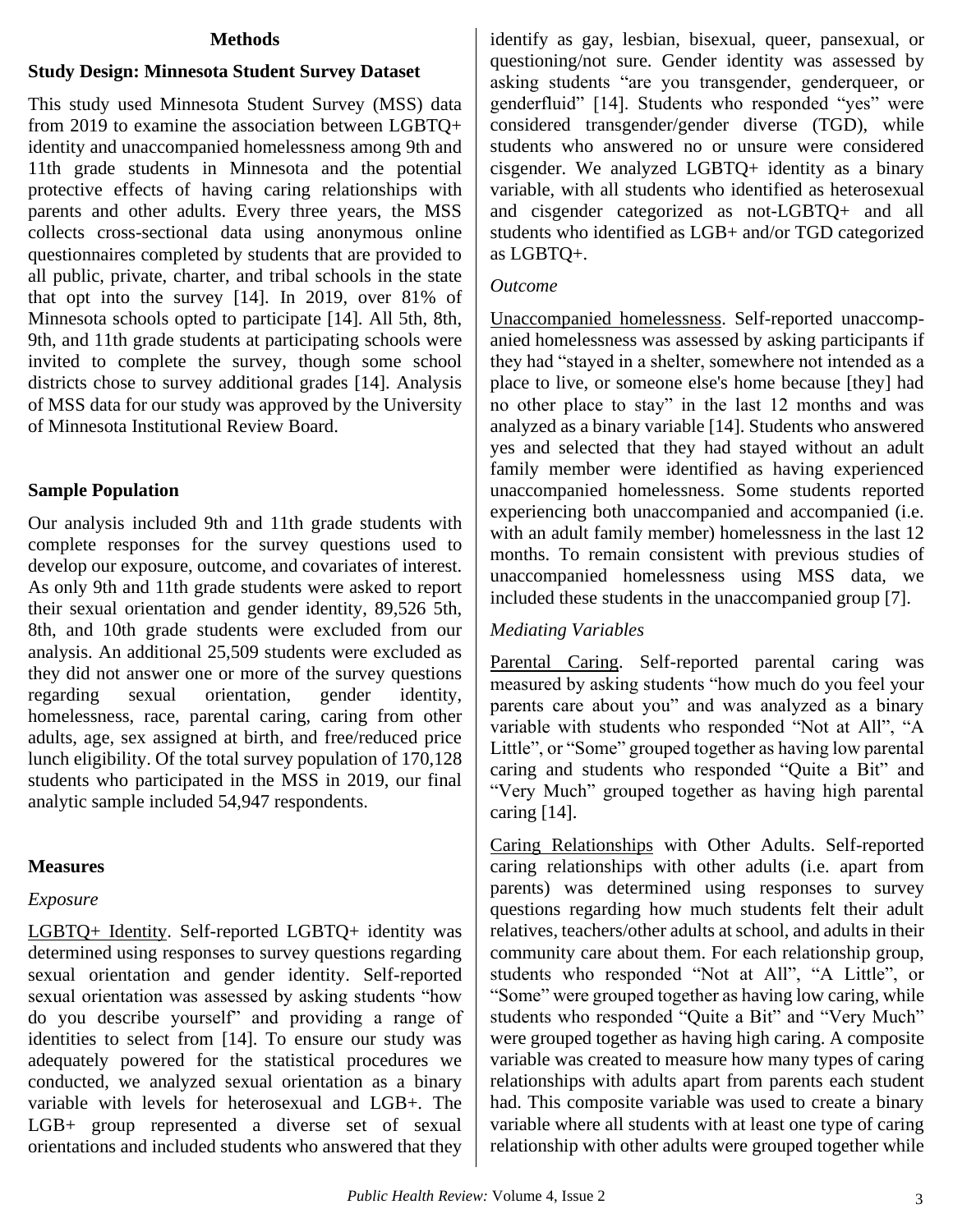**Table 1:** *Prevalence of Unaccompanied Homelessness by LGBTQ+ Identity & Selected Covariates<sup>a</sup> .* [Created by author using data from the 2019 MSS]

*<sup>a</sup>Percentages are represented as the proportion of the total by column. \*Denotes sociodemographic characteristics for which the prevalence of unaccompanied homelessness differed significantly for at least one level (chi-square p-value < 0.01)* 

| for an ieusi one ieven (chi-square p-vanie $\sim$ 0.01) |                                            |                                                                                           |                                                                          |
|---------------------------------------------------------|--------------------------------------------|-------------------------------------------------------------------------------------------|--------------------------------------------------------------------------|
|                                                         | <b>Total</b><br>population<br>$(n=54,917)$ | <b>Have not</b><br>experienced<br>unaccompanied<br>homelessness<br>$(n=54, 415)$<br>% (n) | <b>Have</b><br>experienced<br>unaccompanied<br>homelessness<br>$(n=502)$ |
|                                                         | $%$ (n)                                    |                                                                                           | $\%$ (n)                                                                 |
| LGBTQ+ Identity, $\%$ (n)*                              |                                            |                                                                                           |                                                                          |
| Heterosexual and cisgender                              | 88.4 (48,595)                              | 88.6 (48,227)                                                                             | 73.3 (368)                                                               |
| LGBTQ+                                                  | 11.6(6,352)                                | 11.4(6,218)                                                                               | 26.7 (134)                                                               |
| Parental Caring, $\sqrt[9]{(n)*}$                       |                                            |                                                                                           |                                                                          |
| Low Caring                                              | 11.3(6,182)                                | 10.8(5,895)                                                                               | 57.2 (287)                                                               |
| <b>High Caring</b>                                      | 88.7 (48,765)                              | 89.2 (48,550)                                                                             | 42.8 (215)                                                               |
| <b>Caring Relationships with Other</b>                  |                                            |                                                                                           |                                                                          |
| Adults, $\%$ (n)*                                       |                                            |                                                                                           |                                                                          |
| No Caring Relationships                                 | 17.4 (9,538)                               | 17.1(9,293)                                                                               | 48.8 (245)                                                               |
| $\geq$ 1 Type of Caring Relationship                    | 82.6 (45,409)                              | 82.9 (45,152)                                                                             | 51.2 (257)                                                               |
| Free/Reduced-Price Lunch, %(n)*                         |                                            |                                                                                           |                                                                          |
| Not Eligible                                            | 77.0 (42,296)                              | 77.3 (42,064)                                                                             | 46.2 (232)                                                               |
| Eligible                                                | 23.0 (12,651)                              | 22.7 (12,381)                                                                             | 53.8 (270)                                                               |
| Racial Identity, $\sqrt[6]{(n)*}$                       |                                            |                                                                                           |                                                                          |
| American Indian or Alaska Native                        | 1.0(548)                                   | 1.0(526)                                                                                  | 4.4(22)                                                                  |
| <b>Asian/Asian American</b>                             | 5.9 (3,239)                                | 5.9(3,215)                                                                                | 4.8(24)                                                                  |
| Black, African, or AA                                   | 5.5(3,005)                                 | 5.4(2,956)                                                                                | 9.8(49)                                                                  |
| Hispanic or Latino/a                                    | 5.1(2,799)                                 | 5.1(2,762)                                                                                | 7.4(37)                                                                  |
| Native Hawaiian/Pacific Islander                        | 0.1(69)                                    | 0.1(67)                                                                                   | 0.4(2)                                                                   |
| White                                                   | 74.3 (40,817)                              | 74.5 (40,534)                                                                             | 56.4 (283)                                                               |
| <b>Multiple Races</b>                                   | 8.1 (4,470)                                | 8.1 (4,385)                                                                               | 16.9(85)                                                                 |
| Grade, % $(n)$ *                                        |                                            |                                                                                           |                                                                          |
| 9th Grade                                               | 53.2 (29,327)                              | 53.3 (29,005)                                                                             | 46.2 (232)                                                               |
| 11th Grade                                              | 46.8 (25,710)                              | 46.7 (25,440)                                                                             | 53.8 (270)                                                               |
| Sex assigned at birth, $\%$ (n)                         |                                            |                                                                                           |                                                                          |
| Male assigned at birth                                  | 47.4 (26,055)                              | 47.4 (25,833)                                                                             | 44.2 (222)                                                               |
| Assigned Female at birth                                | 52.6 (29,071)                              | 52.6 (28,612)                                                                             | 55.8 (280)                                                               |
| Region, $\%$ (n)*                                       |                                            |                                                                                           |                                                                          |
| 7-County Twin Cities Metro Area                         | 47.1 (25,876)                              | 47.0 (25,604)                                                                             | 54.2 (272)                                                               |
| <b>Greater Minnesota</b>                                | 52.9 (29,071)                              | 53.0 (28,841)                                                                             | 45.8 (230)                                                               |

youth with no caring relationships with other adults were categorized together.

### *Covariates*

Self-reported free/reduced price lunch eligibility, race, grade, region, and sex assigned at birth were assessed as potential confounders of the association between

LGBTQ+ identity and unaccompanied homelessness. Free/reduced price lunch eligibility was analyzed as a binary variable with levels representing eligible and ineligible status. Self-reported race was coded as a categorical variable with the following options: American Indian or Alaskan Native; Asian or Asian American; Black, African or African American; Hispanic or Latino/a;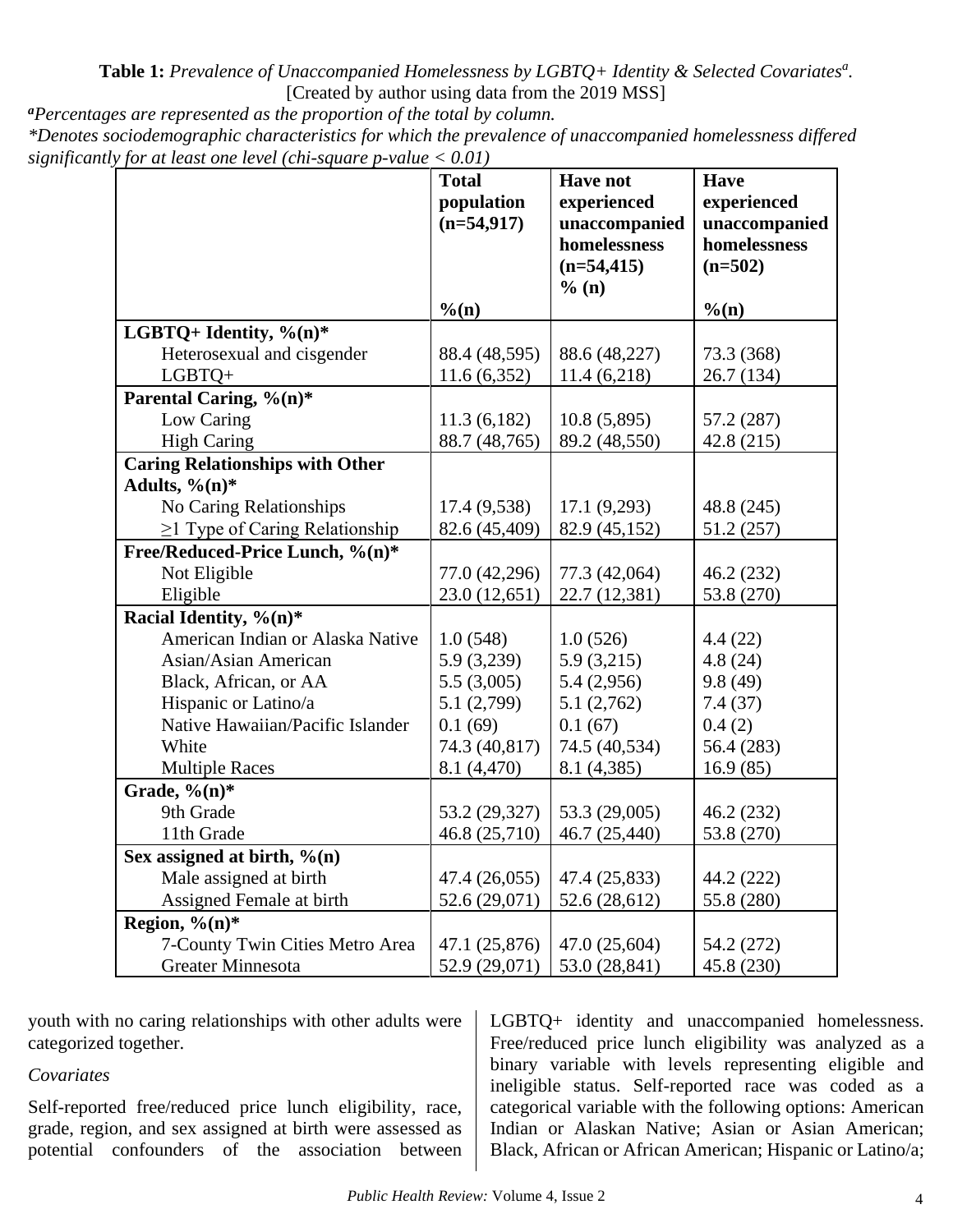

Figure 2: *Mediation Analysis Models<sup>a,b</sup>*. [Created by author using data from the 2019 MSS] *\*Denotes significant associations (p <0.0001)*

*<sup>a</sup>All models adjusted for grade, race, region, sex assigned at birth, and free/reduced price lunch eligibility. <sup>b</sup>Arrows shown in the models are not intended to be causal, but rather show hypothesized associations. We do not conceptualize that LGBTQ+ identity causes unaccompanied homelessness by way of parental caring/caring relationships*  with other adults. Rather, we hypothesize that systemic oppression in the form of homophobia and transphobia shows up *in LGBTQ+ youths' relationships with parents and other adults, and that it is this homophobia and/or transphobia that is the root, unmeasured cause of unaccompanied homelessness.*

Native Hawaiian or Other Pacific Islander; or White. Race should be considered a proxy measure for oppression stemming from structural and interpersonal/individual racism. As such, differences by race should be interpreted as the impact of racism, not as outcomes determined by an individual's behaviors and choices based on their race. Students were able to select more than one category, and students who selected two or more categories were coded as "Multiple races'' in our analysis. Grade, sex assigned at birth, and region were all coded as binary variables with levels for 9th and 11th, male and female, and 7-County Twin Cities Metro Area or Greater Minnesota, respectively.

# **Statistical analysis**

SAS version 9.4 and R version 4.0.4 were used for all statistical analysis of these cross-sectional survey data. Summary statistics including means, standard deviations, frequency counts, and proportions were calculated using the MEANS, UNIVARIATE, and FREQUENCY procedures in SAS. Summary statistics were calculated for the overall population and by strata of the unaccompanied homelessness outcome variable.

The PROC LOGISTIC and the mediation package for R were used to develop multivariable generalized logistic regression models to regress the odds of unaccompanied homelessness outcome on LGBTQ+ identity and to assess mediation by parental caring and caring relationships with other adults. First, PROC LOGISTIC was used to fit crude and adjusted logistic regression models to examine the association between LGBTQ+ identity and homelessness. Next, mediation analysis was conducted based on recommended epidemiologic methods for binary outcome variables to decompose the overall association between LGBTQ+ identity and unaccompanied homelessness into direct and indirect effects by assessing mediation by (1) parental caring and (2) caring relationships with other adults [15-16]. Multivariable logistic regression was used to model the exposure-mediator, mediator-outcome, total effect, and mediator adjusted effect relationships. For models that were suggestive of mediation, the mediation package for R developed by Tingley and colleagues was then used to determine the mediated effect and the percentage mediated [17]. Odds ratios, 95% confidence intervals, and p-values were reported for crude and adjusted logistic regression models, based on chi-square statistics. For each mediation analysis model, we reported β-coefficient estimates, 95% confidence intervals, standard errors, and p-values for the exposure-mediator, mediator-outcome, total effect, mediated effect, and percentage mediated. Bootstrapped estimates of 95% confidence intervals and standard errors were used to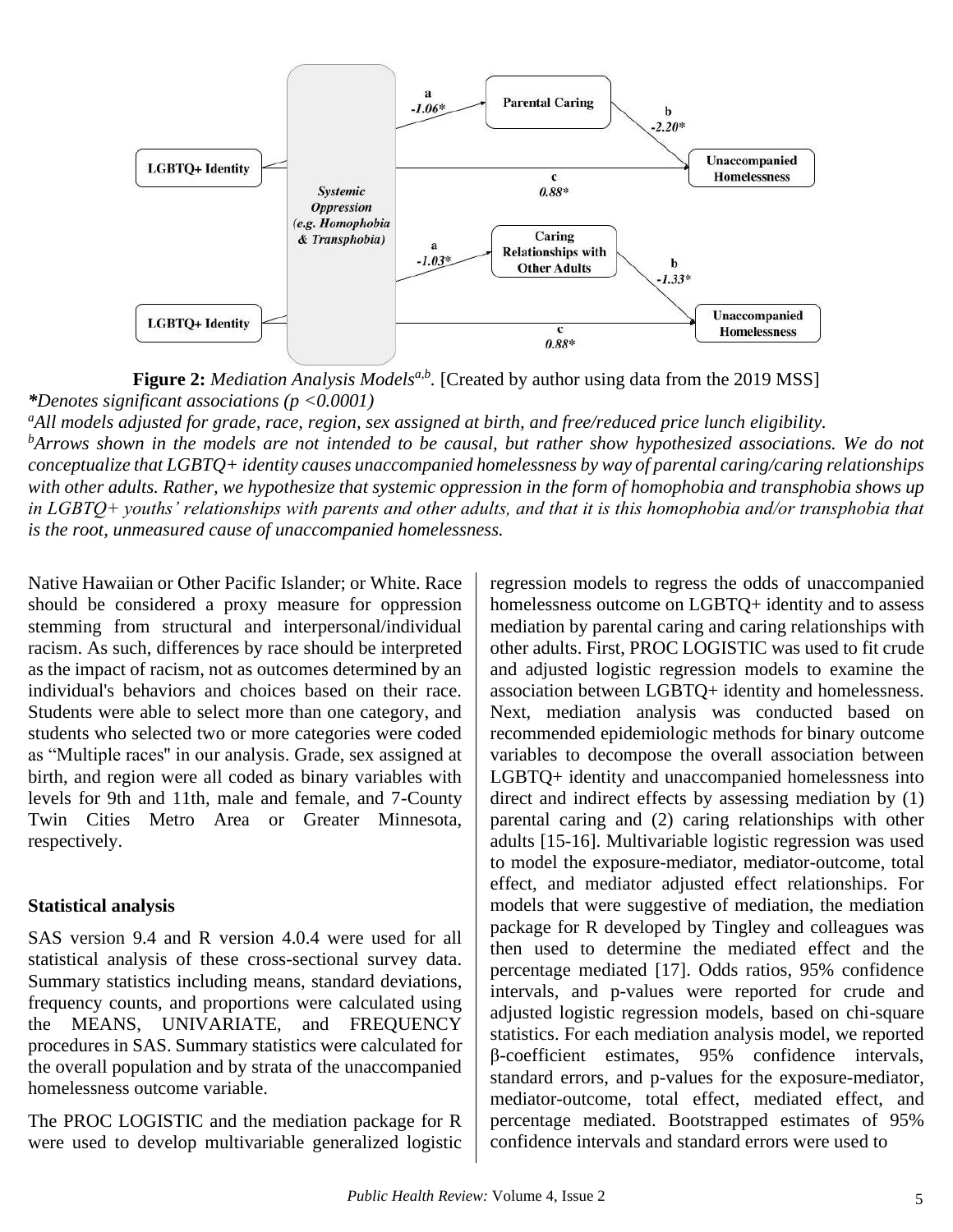**Table 2:** *Crude & Adjusted Multivariable Logistic Regression Models.*  [Created by author using data from the 2019 MSS]]

| <sup>a</sup> Adjusted model controlled for grade, race, region, sex assigned at birth, and free/reduced price lunch eligibility |  |  |  |
|---------------------------------------------------------------------------------------------------------------------------------|--|--|--|

|                                   | $\beta$ Estimate | <b>Odds Ratio (95%</b><br>$\mathbf{C}\mathbf{I}$ | <b>SE</b> | p-Value  |
|-----------------------------------|------------------|--------------------------------------------------|-----------|----------|
| <b>Crude Model</b>                |                  |                                                  |           |          |
| $LGBTQ+$                          | 1.04             | 2.82(2.31, 3.45)                                 | 0.10      | < 0.0001 |
| <b>Adjusted Model<sup>a</sup></b> |                  |                                                  |           |          |
| $LGBTO+$                          | 0.88             | 2.41(1.95, 2.97)                                 | 0.11      | < 0.0001 |

reduce bias for estimates of the proportion mediated [18]. Based on existing literature and data availability, potential confounding by the sociodemographic variables of grade, race, region, sex assigned at birth, and free/reduced price lunch eligibility was assessed [7]. Adjusted logistic regression models and mediation analysis models controlled for all five of these potential confounders.

## **Results**

# **General Characteristics**

The final analytic sample included 54,947 students with 53.2% (n=29,327) 9th graders and 47.1% (n=25,876) residing in the 7-County Twin Cities Metro Area. Among students in the sample, 11.6% (n=6,352) identified as LGBTQ+ and 0.9% (n=502) reported experiencing unaccompanied homelessness in the preceding 12 months (Table 1). Youth who had experienced unaccompanied homelessness were also more likely to report low parental caring (57.2%) or no caring relationships with other adults (48.8%), compared to 11.3% and 17.4% among the overall study population. Although the majority of the population (74.3%) identified as White, White students only represented 56.4% of students who had experienced unaccompanied homelessness. Students identifying as Black/African American, American Indian or Alaskan Native, Hispanic or Latino/a, and multiracial were systematically overrepresented among those who had experienced unaccompanied homelessness.

Chi-square tests revealed that the unaccompanied homelessness outcome was significantly associated with sociodemographic characteristics of grade, free/reducedprice lunch eligibility, racial identity, and region (p-value < 0.01). Free/reduced-price lunch eligibility, racial identity, sex assigned at birth, and region were significantly associated with the exposure variable of LGBTQ+ identity (p-value  $< 0.01$ ). While sex assigned at birth and grade were not significantly associated with both unaccompanied homelessness and LGBTQ+ identity (chisquare p-value  $> 0.05$ ), these two measures were included in final models to remain consistent with existing scientific literature and conceptual models assessing unaccompanied homelessness among LGBTQ+ youth using MSS data [7]. Consequently, all adjusted models controlled for grade, free/reduced-price lunch eligibility, racial identity, region, and sex assigned at birth as potential confounders of the association between LGBTQ+ identity and unaccompanied homelessness.

# **Association between LGBTQ+ identity and unaccompanied homelessness**

A crude logistic regression model was fit to assess the unadjusted association between LGBTQ+ identity and unaccompanied homelessness within our study population. In the crude model, compared with heterosexual and cisgender youth, LGBTQ+ youth had 2.82 (95% CI: 2.31- 3.45) the odds of having experienced unaccompanied homelessness within the last 12 months (Table 2).

After adjusting for sociodemographic characteristics, LGBTQ+ youth had 2.41 (95% CI: 1.95-2.97) times the odds of having experienced unaccompanied homelessness in the preceding 12 months compared to heterosexual and cisgender youth (Table 2).

# **Mediation by parental caring and caring relationships with other adults**

Multivariable logistic regression models were fit to assess whether the association between LGBTQ+ identity and unaccompanied homelessness outcome was in part mediated by parental caring. Individual multivariable logistic regression models were used to consider the association between LGBTQ+ identity and parental caring (pathway a), parental caring and unaccompanied homelessness status (pathway b), LGBTQ+ identity and unaccompanied homelessness status (pathway c), and the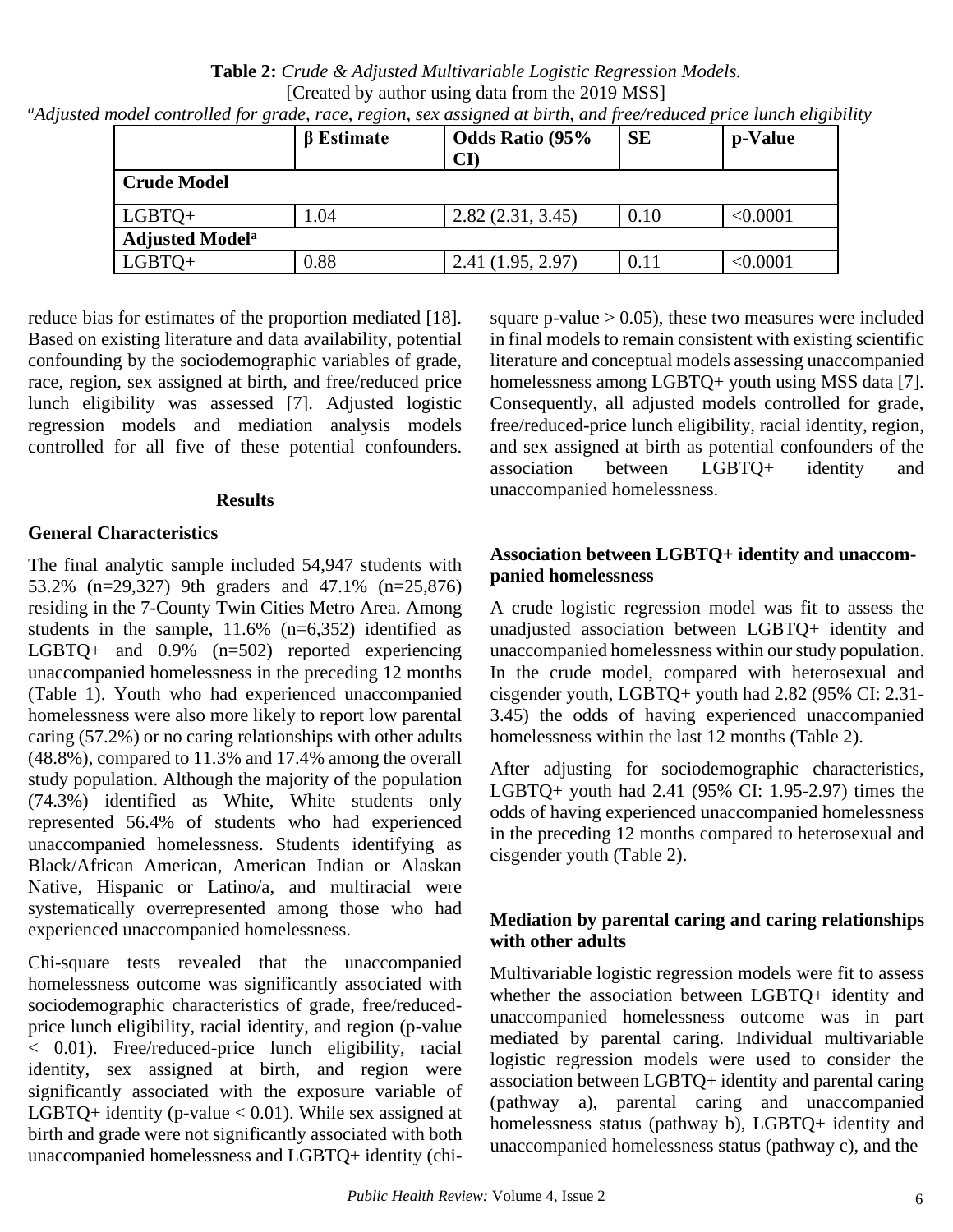**Table 3:** *Mediation of the Association Between LGBTQ+ Identity and Homelessness<sup>a</sup> .* [Created by author using data from the 2019 MSS]

| <b>Parental Caring</b>                                               |                                                                      |                     |           |          |  |  |
|----------------------------------------------------------------------|----------------------------------------------------------------------|---------------------|-----------|----------|--|--|
| <b>Effect</b>                                                        | $\beta$ Estimate                                                     | Odds Ratio (95% CI) | <b>SE</b> | p-Value  |  |  |
| $\mathbf{a}$ (LGBTQ+ identity -> high                                | $-1.06$                                                              | 0.35(0.32, 0.37)    | 0.03      | < 0.0001 |  |  |
| parental caring)                                                     |                                                                      |                     |           |          |  |  |
| <b>b</b> (high parental caring $\rightarrow$                         | $-2.20$                                                              | 0.11(0.09, 0.13)    | 0.09      | < 0.0001 |  |  |
| unaccompanied homelessness)                                          |                                                                      |                     |           |          |  |  |
| c (total effect)                                                     | 0.88                                                                 | 2.41 (1.95, 2.97)   | 0.11      | < 0.0001 |  |  |
| ab (parental caring adjusted                                         | 0.45                                                                 | 1.57(1.26, 1.95)    | 0.11      | < 0.0001 |  |  |
| effect)                                                              |                                                                      |                     |           |          |  |  |
|                                                                      | Proportion mediated $(95\% \text{ CI})^b = 51.96\%$ (41.93%, 69.00%) |                     |           |          |  |  |
| At Least 1 Type of Caring Relationship with Other Adults             |                                                                      |                     |           |          |  |  |
| <b>Effect</b>                                                        | <b>B</b> Estimate                                                    | Odds Ratio (95% CI) | <b>SE</b> | p-Value  |  |  |
| a (LGBTQ+ identity -> $\geq$ 1 caring                                | $-1.03$                                                              | 0.36(0.34, 0.38)    | 0.03      | < 0.0001 |  |  |
| relationship with other adults)                                      |                                                                      |                     |           |          |  |  |
| $\mathbf{b}$ ( $\geq$ 1 caring relationship with                     | $-1.33$                                                              | 0.27(0.22, 0.32)    | 0.09      | < 0.0001 |  |  |
| other adults -> unaccompanied                                        |                                                                      |                     |           |          |  |  |
| homelessness)                                                        |                                                                      |                     |           |          |  |  |
| c (total effect)                                                     | 0.88                                                                 | 2.41 (1.95, 2.97)   | 0.11      | < 0.0001 |  |  |
| $ab \geq 1$ caring relationship with                                 | 0.63                                                                 | 1.87(1.51, 2.33)    | 0.11      | < 0.0001 |  |  |
| other adults adjusted effect)                                        |                                                                      |                     |           |          |  |  |
| Proportion mediated $(95\% \text{ CI})^b = 31.75\%$ (23.72%, 43.00%) |                                                                      |                     |           | < 0.0001 |  |  |

*<sup>a</sup>Mediation analysis controlled for grade, race, region, sex assigned at birth, and free/reduced price lunch eligibility <sup>b</sup>Bootstrapped 95% confidence intervals are presented for estimates of the proportion mediated*

association between LGBTQ+ identity and unaccompanied homelessness adjusted for parental caring (pathway ab) (Figure 2). Full results are presented in Table 3. Parental caring was negatively associated with LGBTQ+ identity (pathway a) and positively associated with unaccompanied homelessness (pathway b). Comparing the OR from the total effect model (2.41; 95% CI: 1.95-2.97) to the mediator adjusted effect model (1.57; 95% CI: 1.26-1.95) suggests that high parental caring partially buffers the association between LGBTQ+ identity and unaccompanied homelessness. The proportion of the total effect mediated by high parental caring was 52%.

Multivariable logistic regression models were also fit to assess whether the association between LGBTQ+ identity and unaccompanied homelessness outcome was in part mediated by having at least 1 type of caring relationship with other adults (Figure 2). Complete results from all four models are presented in Table 3. Having at least one type of caring relationship with other adults was significantly associated with LGBTQ+ identity (pathway a) and unaccompanied homelessness outcome (pathway b). Comparing the OR from the total effect model (2.41; 95%

CI: 1.95-2.97) to the mediator adjusted effect model (1.87; 95% CI: 1.51-2.33) suggests that having at least one type of caring relationship with other adults was protective against unaccompanied homelessness along the pathway from LGBTQ+ identity. The proportion of the total effect mediated by having at least one type of caring relationship with other adults was 31.8%.

#### **Discussion**

## **Primary Findings**

This study used 2019 MSS data to assess the association between LGBTQ+ identity and unaccompanied homelessness among 9th and 11th grade students in Minnesota and to characterize the potential protective effects of having caring relationships with parents and other adults. Our results showed that LGBTQ+ youth are over twice as likely as heterosexual and cisgender youth to experience unaccompanied homelessness in Minnesota. Drawing on scholarship regarding the importance of structural oppression as a root cause of health and social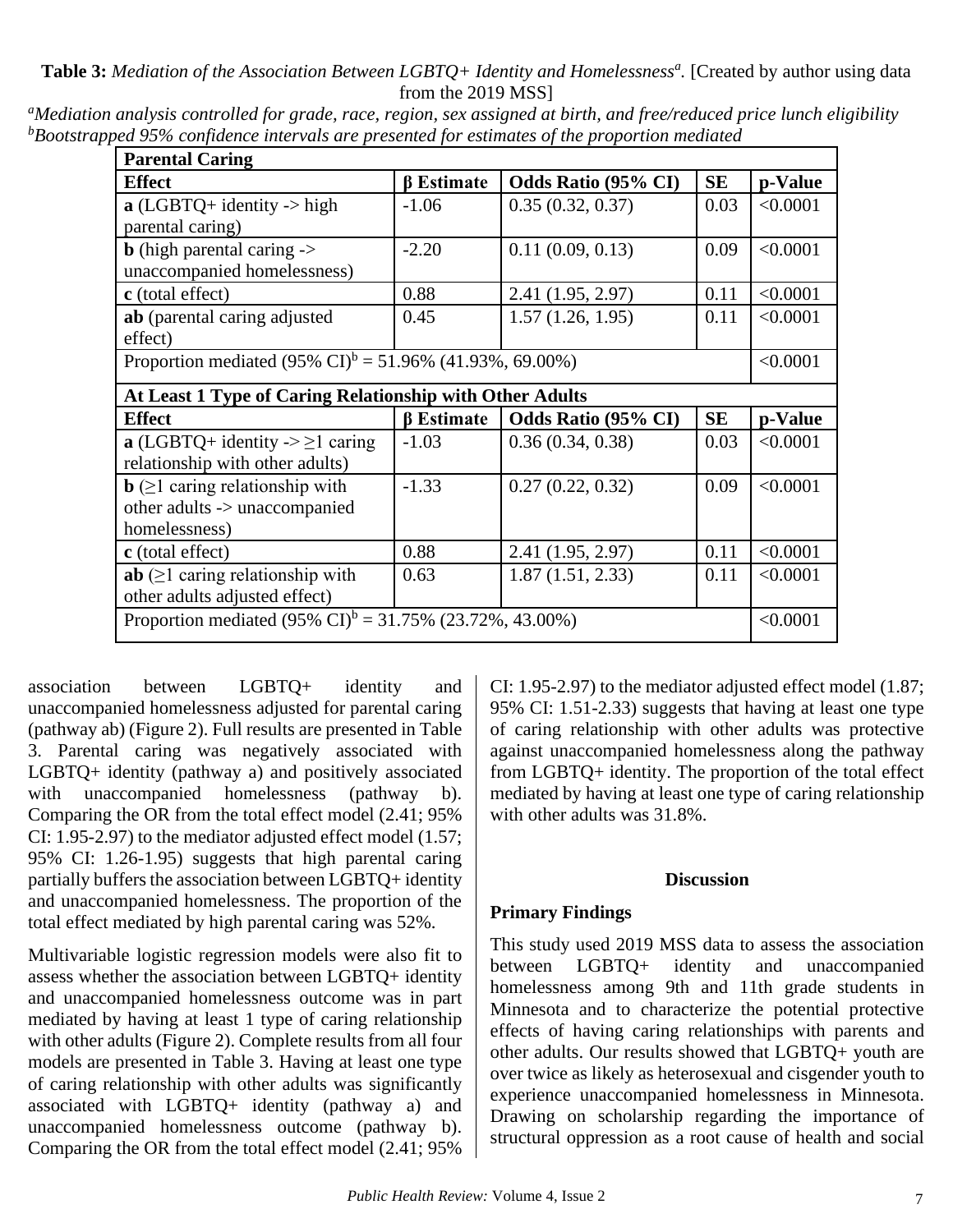inequities, we conceptualize that this difference can be attributed to structural oppression in the form of homophobia and transphobia experienced by LGBTQ+ youth [19, 20]. Additionally, our findings suggest that but that the presence of such relationships is an important protective factor. LGBTQ+ youth who reported parental caring had 0.12 times the odds of unaccompanied homelessness compared to LGBTQ+ youth who reported low parental caring, while LGBTQ+ youth who reported at least one caring relationship with other adults had 0.29 times the odds of unaccompanied homelessness compared to those who reported no caring relationships with other adults.

Our results corroborate existing research and surveillance indicating that LGBTQ+ youth are at elevated risk for homelessness, providing further support for state and local level public health planning and resource allocation that prioritizes this population in efforts to prevent and respond to unaccompanied homelessness [3-7]. Our findings also align with the limited existing literature documenting the protective effect of caring relationships with adults for preventing unaccompanied homelessness among youth in general and supporting recovery and transition into adulthood following experiences of unaccompanied homelessness [21, 22]. Furthermore, by estimating the strength of the protective effect of parental caring against unaccompanied homelessness, our analysis may provide tentative quantitative support for existing qualitative research demonstrating the importance of parental relationships in the association between LGBTQ+ identity and unaccompanied homelessness and homelessness prevention programs that work to strengthen LGBTQ+ youths' relationships with their parents [8-11]. Finally, our findings suggest that expanding LGBTQ+ youths' support networks to include other adults (e.g. teachers, neighbors, extended family) may warrant further consideration and research as another potential intervention point for policies and programs aimed at preventing unaccompanied homelessness among LGBTQ+ youth.

# **Study Strengths and Limitations**

Strengths of our analysis include the use of MSS data to obtain a large, representative sample of adolescents. MSS data has a high response rate, with over 80% of schools across the state opting to participate. Consequently, our r available from MSS allowed us to ensure our analyses were adequately powered to assess our mediation hypotheses.

Nevertheless, our analysis had several limitations. There may be residual confounding by unmeasured or

unavailable covariates. While our analysis accounted for potential confounding by region (i.e. Twin Cities metro versus Greater Minnesota), county of residence provides a more nuanced measure of geographic location and may more accurately capture potential confounding by rural versus urban location [23]. Thus, our adjusted estimates may be positively or negatively biased due to residual confounding by county. Additionally, MSS data are crosssectional and therefore our analysis could not assess causality due to temporal ambiguity. Furthermore, there are well documented challenges associated with obtaining accurate counts of homelessness among young people throughout the U.S [24]. For example, students whose homelessness resulted in being absent from school when the MSS was administered would not have been counted. It is therefore likely that our analysis underestimated the prevalence of unaccompanied homelessness in the state of Minnesota. MSS data only measured unaccompanied homelessness in the last 12 months, without assessing location (e.g. shelter, car, streets) or duration. Thus, our analysis is missing important information concerning how long youth experienced homelessness, repeat versus onetime experiences of homelessness, and where youth stayed during this time.

Furthermore, our analysis only included LGBTQ+ youth who identified as gay, lesbian, bisexual, queer, pansexual, questioning/not sure, transgender, genderqueer, and/or genderfluid, and was therefore not inclusive of all identities within the LGBTQIA+ community, such as asexual or nonbinary people who don't identify with the labels provided in the survey. Also, while our analysis is generalizable to young people within the state of Minnesota because our results stem from Minnesota specific data, they may not be generalizable to other states and regions. In addition, while our large sample size allowed us to assess potential mediation by parental caring and caring relationships with other adults separately, the numbers of students reporting that they had low parental caring, identified as LGBTQ+, had experienced unaccompanied homelessness, and had at least one caring relationship type with other adults were too low to assess potential interaction between mediators. We were therefore unable to assess whether having at least one caring relationship with a teacher, other adult family member, or adult community member had an even greater protective effect among LGBTQ+ youth who reported low parental caring.

Another important limitation was the use of social identity variables as proxies for measuring systemic oppression. MSS questionnaires did not directly ask youth whether they experienced structural oppression (e.g. transphobia and homophobia). Therefore, in our analysis we made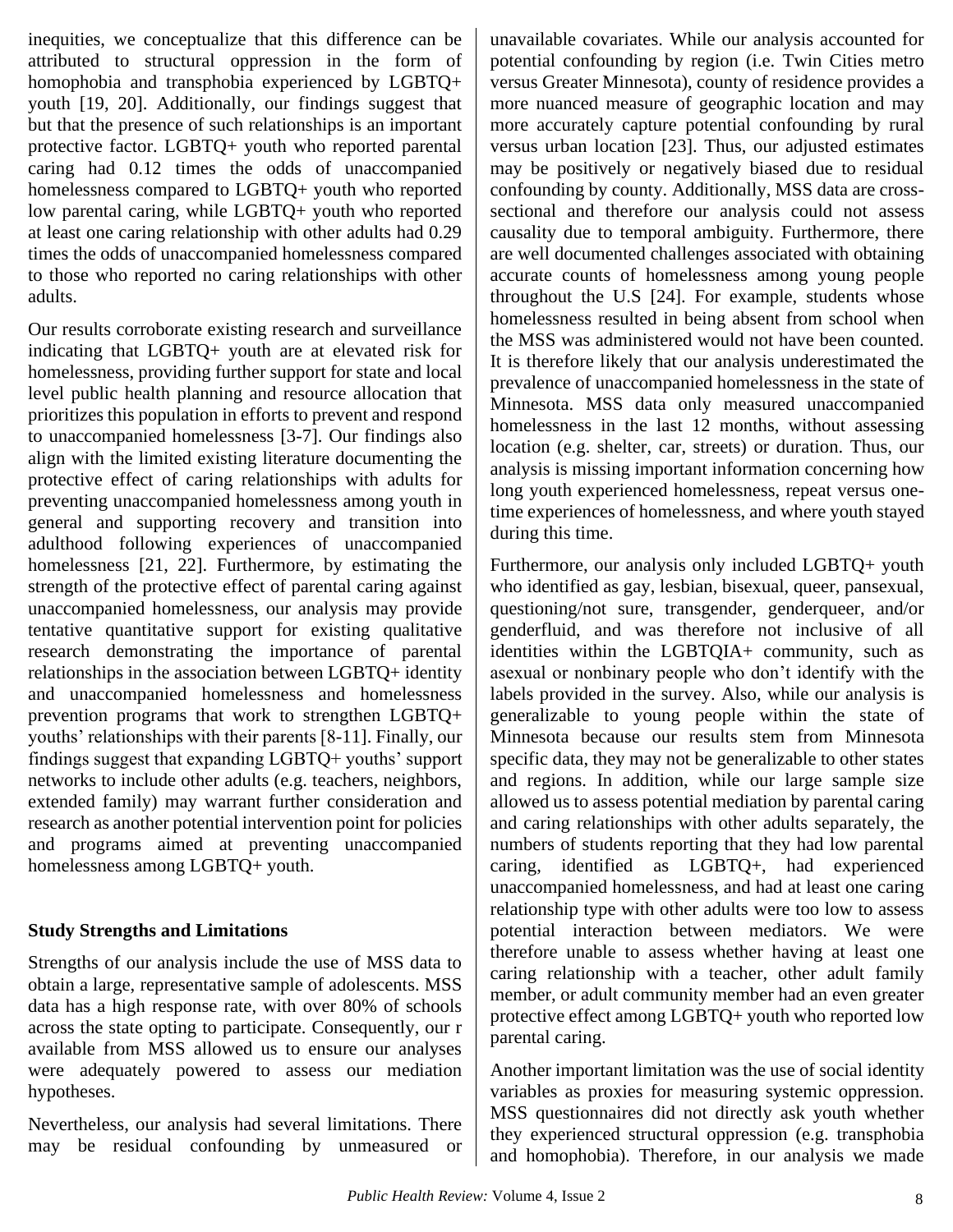assumptions about the presence of oppression by using sexual orientation and gender identity as proxy measures for homophobia and transphobia, respectively, and race as a proxy measure for racism. We acknowledge the limitations and harms that these assumptions cause and that by using social identity as a proxy measure for oppression, our analysis is acting in ways that perpetuate and uphold the oppression we seek to expose and eliminate. It is imperative that researchers and public health professionals seek ways to advance traumaeffective methods that directly assess structural oppression going forward. Furthermore, our analysis did not assess the effects of intersecting systems of oppression on unaccompanied homelessness outcomes among LGBTQ+ youth. Future research is needed to better understand how systems of oppression such as racism, xenophobia, ableism, and sexism layer and intersect with homophobia and transphobia to produce unique patterns of risk for unaccompanied homelessness among LGBTQ+ youth.

# **Conclusion**

Our analysis provided evidence that the odds of unaccompanied homelessness may be significantly greater among LGBTQ+ youth than among heterosexual and cisgender youth in Minnesota. Furthermore, our results suggest that parental caring and caring relationships with other adults may be protective against unaccompanied homelessness among LGBTQ+ youth.

Homelessness disproportionately affects LGBTQ+ youth in Minnesota and throughout the U.S. each year. Adolescence is a critical period in the life course and adverse experiences such as unaccompanied homelessness during this time can have lasting negative consequences for health and well-being [25]. Documenting this association and improving our understanding of protective factors has important implications for public health planning, resource allocation, and program and policy interventions targeted at reducing unaccompanied homelessness among LGBTQ+ youth in Minnesota and other states.

Future longitudinal research is needed to address the temporality limitations within our analysis and determine whether there is a direct causal link between systemic oppression (in the form of homophobia and transphobia) that shows up in LGBTQ+ youths' relationships with parents and other adults and unaccompanied homelessness. Furthermore, future research should assess potential residual confounding by county of residence and potential mediator-mediator interaction between parental caring and caring relationships with other adults.

Additionally, while we found evidence that having at least one type of caring relationship with an adult other than a parent may be protective against unaccompanied homelessness among LGBTQ+ youth, our analysis did not assess the comparative protectiveness of having two or three caring relationships. Future studies should be done to determine whether each additional relationship provides even greater protection, and whether this association is linear or if there is a threshold effect. Such research is needed to better understand how LGBTQ+ youths' support networks influence their risk for homelessness and could inform future policy, school, and community-based public health approaches to homelessness prevention.

# **Funding and Conflicts of Interest**

The author received no specific funding for this work and has no conflicts of interest to declare.

# **Positionality Statement**

The researcher acknowledges that their position, identities, and experiences have influenced the ways in which they approach and conduct their work, including this analysis. To be transparent about the influence of positionality on their work, the researcher is providing information about themself. The author identifies as a White, queer, cisgender woman and was raised in the Midwest.

# **Author Contact Information**

Abigail Fink: finkx196@umn.edu

# **References**

- [1] U.S. Department of Housing and Urban Development. 2019 Point In Time Estimates of Homelessness in the U.S. Published 2019. [https://www.hud.gov/2019-point-in-time](https://www.hud.gov/2019-point-in-time-estimates-of-homelessness-in-US)[estimates-of-homelessness-in-US](https://www.hud.gov/2019-point-in-time-estimates-of-homelessness-in-US)
- [2] Auerswald CL, Adams S, Lightfoot M. The Urgent and Growing Needs of Youths Experiencing Homelessness During the COVID-19 Pandemic. J Adolesc Health. 2020;67(4):461-462. doi:https://doi.org/10.1016/j.jadohealth.2020.07.026
- [3] Fernandes-Alcantara, A. L. Runaway and Homeless Youth: Demographics and Programs. Congressional Research Service. Published 2018. https://www.novapublishers.com/wpcontent/uploads/2018/09/1-27-pages.pdf
- [4] Norman-Major K. Thinking Outside the Box: Using Multisector Approaches to Address the Wicked Problem of Homelessness Among LGBTQ Youth. Public Integr. 2018;20(6):546-557. doi:https://doi.org/10.1080/10999922.2017.1325999